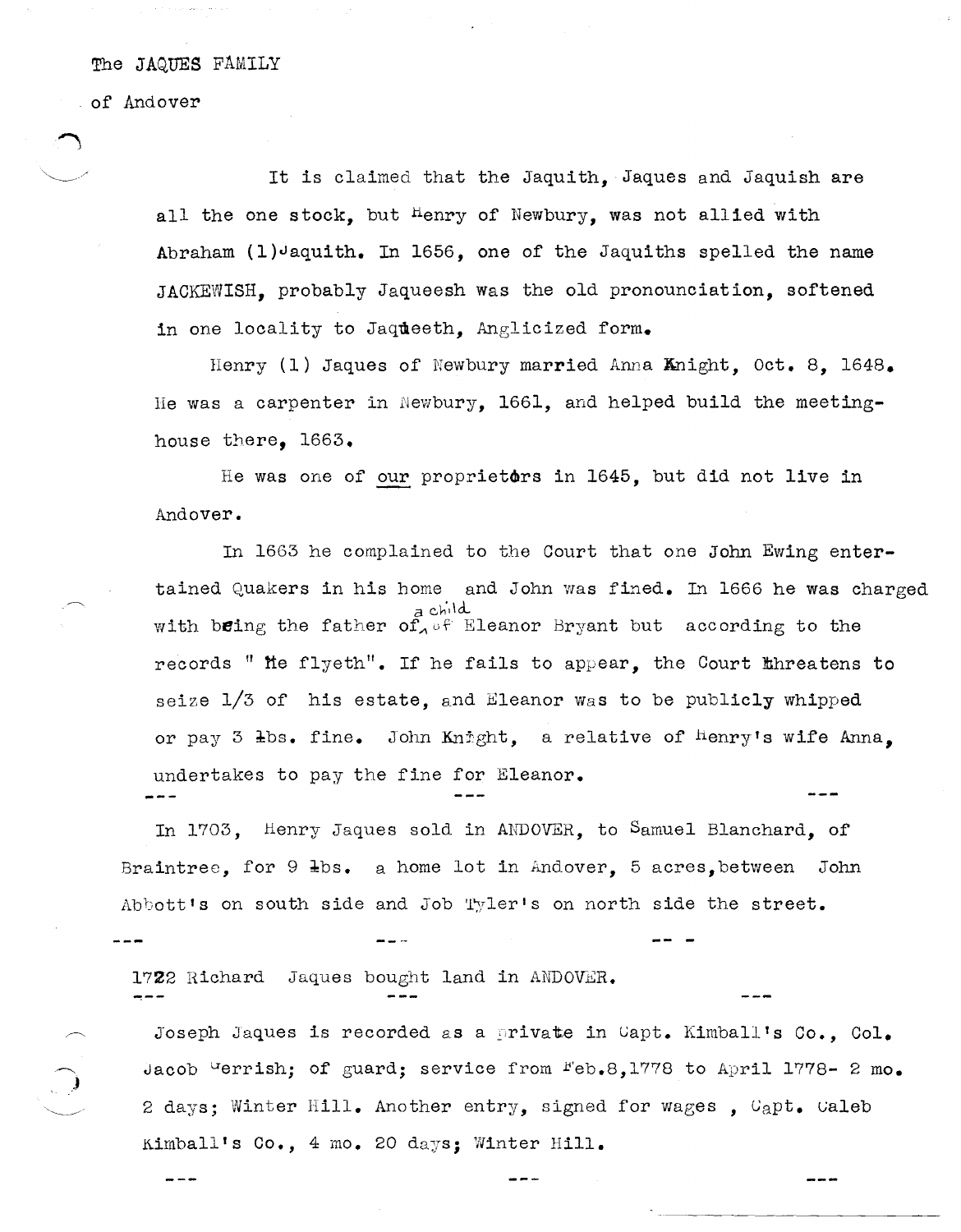Abranam (1) Jaquith joined the church in Charlestown, 1643, he married Anna Jourdain, daughter of James Jordan of Bedham(also spelled JOURDAINE) and sne also joined the church the same year. He bought a house from the widow Alice Barnard in 1649. Their children were:-

Lydia  $(2)$ , b. : m. David Fox, 1673.  $(2)$ 

Annis  $(2)$ , b.; : m. Henry Brooks, 1682  $(2)$ 

 $(?)$  $\n *Deboran* (2)*b*$ , ; m. John Chamberlin in Billerica, 1693.

Abraham  $(2)$ , b. Oct. 19, 1644; m. Mary Adford, March 13, 1671; she was dau. of Henry Adford of Scituate and wife Thomasine Mansen. who

> were married 1643. Thomasine, at 14, came from London in the snip BLESSInG. 1635.

Mary  $(2)$ , b. march 9,  $1646$ .

Abraham  $(2)$  Jaquith(Abraham(1) and wife , mary Adford, had:-Abranam (3), b.Feb.17.1673; m. Saran Jones.Dec. 20, 1700; she was dau.

of Hugh Jones and 2nd wife, martha Thompkins, b. July 10, 1681; she a.Feb.13,1771; he d. in Wilmington, wec.18,1753. Elizabeth (3), b.1675; m. John Durant of Billerica, Aug. 10, 1695. Saran  $(3)$ , b.1677; m. Jan.12, 1702, Thomas Durant.

Abranam(3)Jaquitn(Abranam(2-1) and wife, Saran Jones, had:-Abraham $(4)$ , b. ; went to Billerica; m. Jan.13,  $1727$ , mannan (3)

Farley, daughter of Ebenezer; sne d. April |11, 1753; he m. 2nd., Sarah---; she d. Nov. 17, 1776 at 70: he d. Jan.7, 1790. Sarah  $(4)$ , b. March 8, 1703; m. Samuel Butters, Jan. 29, 1726. Elizabeth  $(4)$ , b. June 5, 1708. Adford (4), b. April 15, 1710.

Abigail (4), b. June 10, 1712

-2-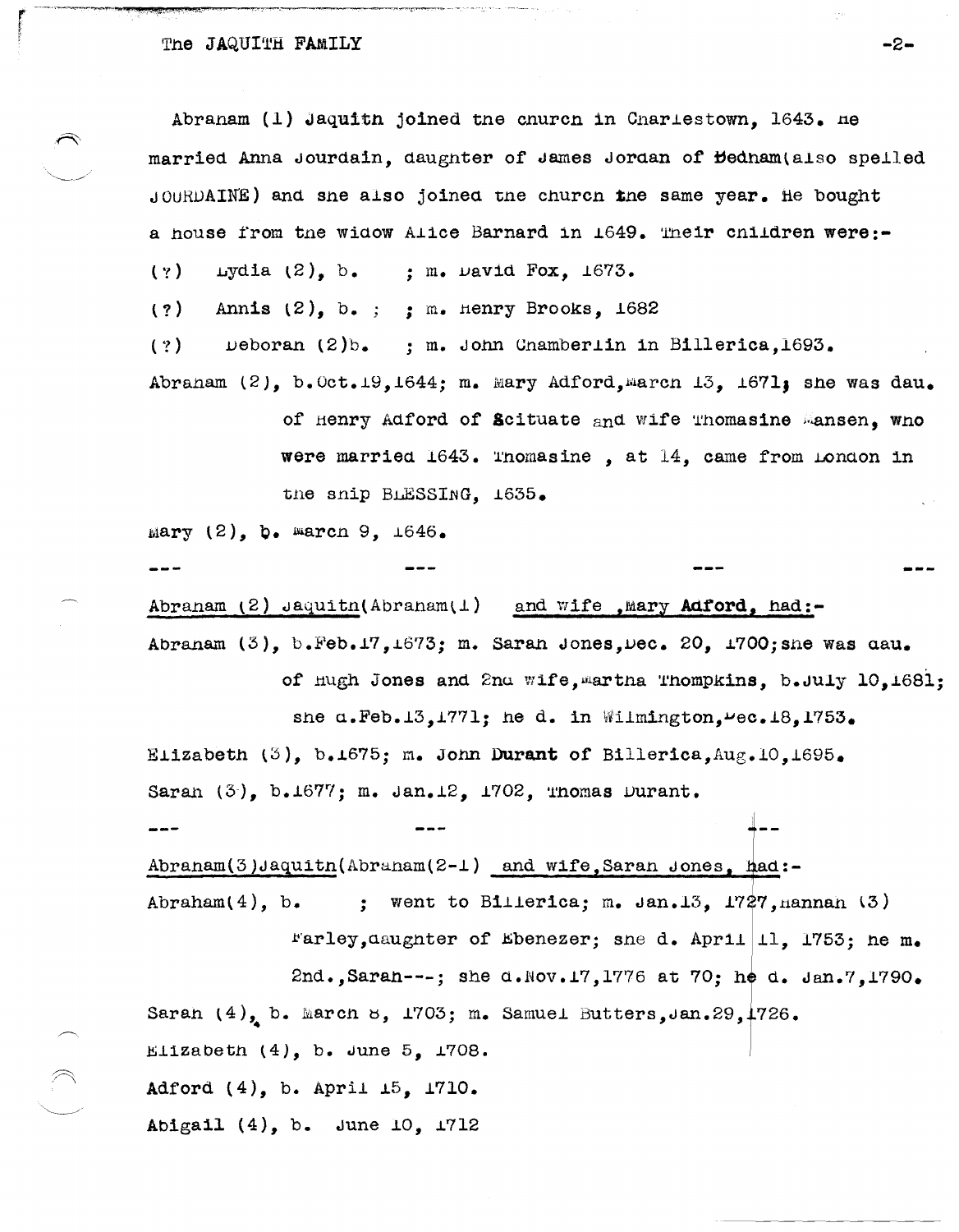Children of Abraham (3) Jaquith and wife, Sarah Jones, (cont.):-Ebenezer  $(4)$ , b. June 3, 1714; m. Rebecca Stearns, June 19, 1739; sne a. Jan.19, 1753; he m. 2nd., Elizabeth Whiting. Jan.8.1760: she d.  $\mu$ ec.19, at 37; ne m. 3rd., mary Danforth, July 12. 1763; sne d. Feb. 7.1823 at 90; ne d. Sept. 18,1800.

Jonn (4), b. Oct.7, 1704; was a Lieut.; m. Mary Neednam of Billerica. 1729; sne was dau. of Jonn; sne a. and he m. 2nd., before  $1745.$ 

Mary  $(4)$ , b. Sept. 1, 1706; perhaps m. Jonn narnden, 1727.

Lydia  $(4)$ , b.1718; d. in month.

mannan  $(4)$ , b. July 19, 1719.

Ruth (4), b. and d. 1722.

 $ben(4)$ ,  $b.1716$ ; m. 1740, mannan Walker, b. 1719, dau. of James Walker and w. nannah; she q. Feb. 20, 1801; ne q. Aug. 29, 1801.

Abranam (4) Jaquitn(Abranam (3-2-1) and wife, Hannan Fariey, had:-Abranam(5), b.1727-marcn 25; in Woburn; m. Elizabeth mill.dau.of Sam

 $m111$ , march 13, 1755; went to Fitchburg, 1779; $a.$  Oct. 18, 1802. Rebecca(5), b. march 20, 1729; in Billerica; m. Ben Neednam.Jan.9.1752.  ${\tt nannan}(5)$ , b. Dec.22, 1730; m. Sam Snedd, June 8, 1758; he was b. 1731;

nis bro. Joseph Snead m. Rebecca/ Coldest day. of

 $r = mc^2$ ,  $\frac{1}{2}$   $\frac{1}{2}$   $\frac{1}{2}$   $\frac{1}{2}$   $\frac{1}{2}$   $\frac{1}{2}$   $\frac{1}{2}$   $\frac{1}{2}$   $\frac{1}{2}$   $\frac{1}{2}$   $\frac{1}{2}$   $\frac{1}{2}$   $\frac{1}{2}$   $\frac{1}{2}$   $\frac{1}{2}$   $\frac{1}{2}$   $\frac{1}{2}$   $\frac{1}{2}$   $\frac{1}{2}$   $\frac{1}{2}$   $\frac{1}{2}$   $\$ 

Ebenezer(5), b. Dec.24, 1732; m. Jan.19, 1758, Esther French, dau. of Ebenezer; went to Jaffrey, N.n., 1781; d. Pec.29, 1802.

Timothy(5), b. Sept.  $9, 4.1000$ .  $25, 1734$ .

Saran(5), b. Dec. 17, 1735.

Ben  $(5)$ , b. Feb.28, 1738; m. June 27, 1765. Phebe Marshall, dau. of Isaac; went to Jaffrey, N.H., 1768; d. Feb.11, 1810.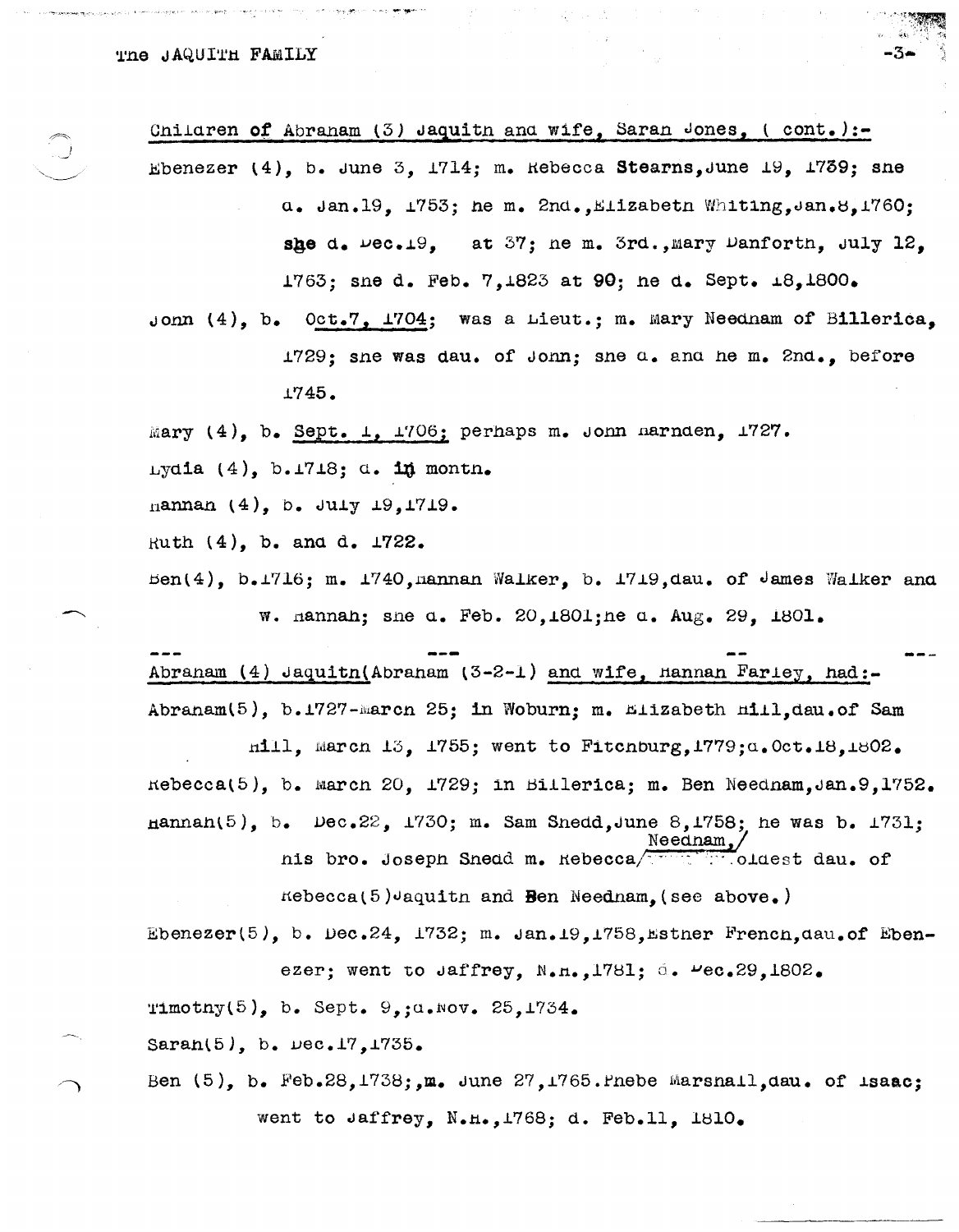The Jaquith Family

unildren of Abranam (4) Jaquitn and wife, Hannan Farley, (cont.):-Elizabeth(5), b. Feb.26, 1740; m. Nicholas Danforth, March 30, 1758;

sne d. 1815; he aisappeared from Tax List. 1763.

Abigail (5), b. may 28, 1742; m. Jesse French, April 14, 1761; he was son of Ebenezer; were in Fitchburg, 1763.

Timothy (5) 2nd., b. March 6,1744; m. Oct.18,1763, Eunice Corey; m. 2nd., Sept.11, 1788. Miriam Fitch.dau. of Ben: d. Aug. 1824.

 $Josepn(5)$ , b.  $July 7$ ,  $I745; m. Jan.16, 1770, 112a$ beth Neednam, dau. of

Jonn; was at Lexington, 1775; he d. march 7,1827; she a. Nov. 7.1820 at 72.

mary  $(5)$ , b. June  $26,1747$ ; m. July 9.1767. Paul Fitch of Fitchburg: lived in Rindge, N.H.; d.Feb.18,1800.

John(4)Jaquitn(Abraham(3-2-1) and wife, mary Needham, had:- (Wilmington)  $line.$ )  $\text{John}(5)$ , b.0ct.25,1730; $\alpha$ .0ct.30.

mary(5), b. Aug. 13, 1732; m. John Eames, March  $15.1753$ .

John  $(5)$  2nd., b. Sept. 24, 1735; m. Hannan Thompson, Sept.8, 1757.

Joshua(5), b. Oct.  $5/1738$ ; m. Hannan Beard, May 27, 1762.

Abigail(5), b.Jan.23, 1742; m. Jeremian Crosby of Billerica.

by 2nd wife,  $\mathbf{r}$ 

Nathe $(5)$ , b. Feb.13, 1745.

---

Sarah $(5)$ , b. Sept. 1747; m. Jonathan Thompson, July 8,1767.

Jonathan  $(5)$ , b.  $Sept.13,1749; m$ . Lydia Jonnson of Woburn, Jan.14.1773. David  $(5)$ , b. Dec.13, 1751; m. nannan Jones?june 23, 1775; sne was dau.

> of Jonathan Jones and W. nannan Lopkins, b. 1754; d. Nov. 18. 1836; he d. Jan.15, 1829.

$$
\bullet\hspace{0.7mm}\bullet\hspace{0.7mm}\bullet\hspace{0.7mm}\bullet
$$

-4-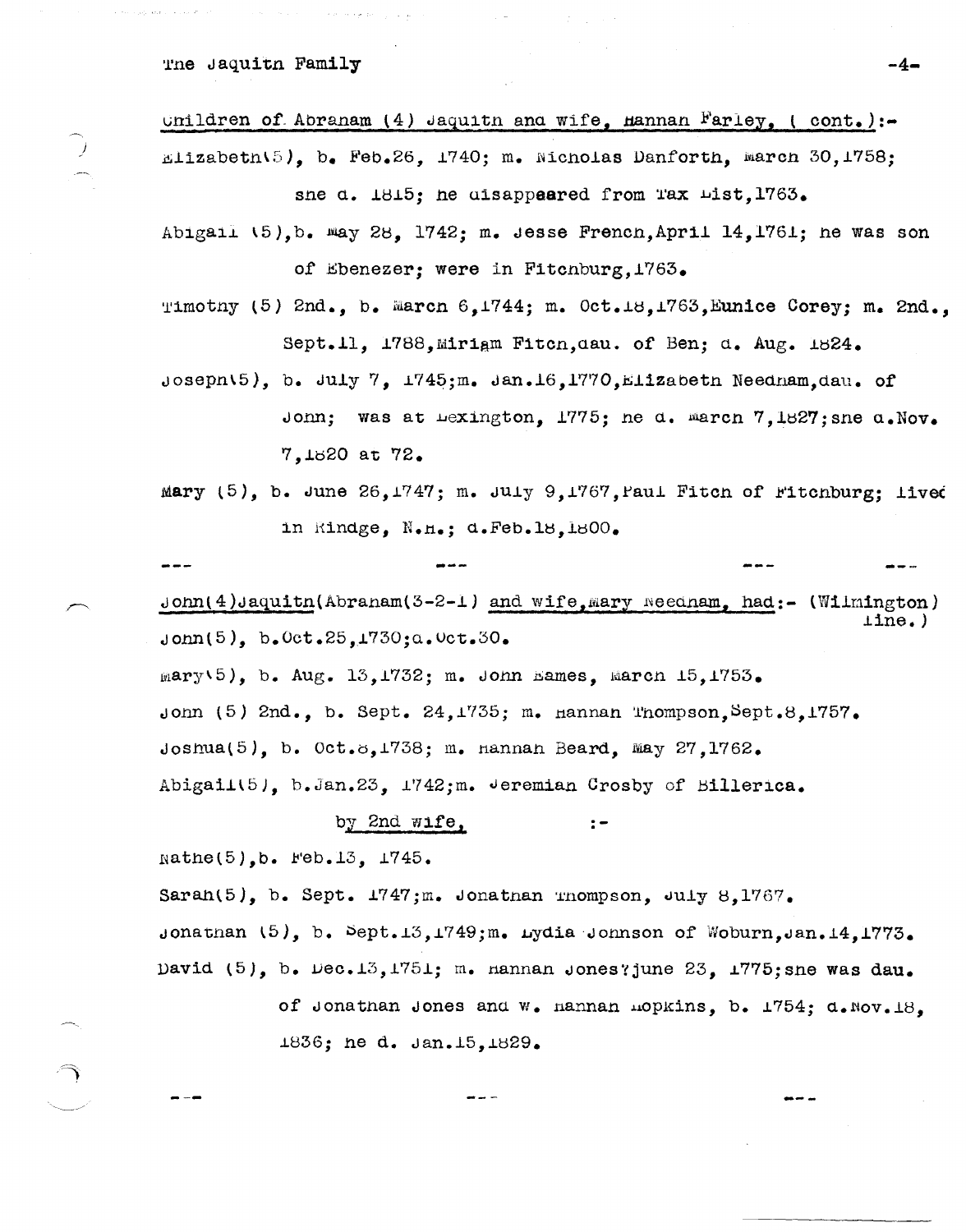THE JAQUITH FAMILY

Ebenezer(4)Jaquitn(Abraham(3-2-1) and wife, Rebecca Stearns, nad:-Rebecca (5), b. July 6.1740;m. Isaac Beard. Dec. 16.1762. Ebenezer(5), b.Sept.10, 1742; see Hollis, N.H.; a miller of that name; was in the Revolution. William(5)..b. $\upsilon$ ec.14. 1744. Thomas(5), b.April 24, 1746; see nollis, N.H.; a miller; in Revolution. Isaac(5), b. May 7,1749; m. Ursula Walker of Billerica, Jan. 14, 1773.  $\frac{\text{pec.3, }1772}{\text{ELizabeth}(5)}$ , b.May 19,1751; m./Samuel Willoughby of mollis; --

## by 3rd wife, Hannan Danforth:-

Patty(5),  $b. \text{Dec.5, } 1765; --$ 

- Joshua (5). b. march 25, 1767; m. Polly Stanley, Nov. 29, 1792; she d. June 3. 1844 at 70; he a. Feb. 20.1853.
- Polly  $(5)$ , b.July 17,1772; thought to be the one who m. Joseph Harnden May 12, 1791.

Ben(4) Jaquitn(Abraham(3-2-1) and wife, Hannah Walker, had: Ben(5), b. May 24, 1740; d. unm. June 10, 1760.

Samuel(5), b.Dec.13,1742; m. ratty Richardson, before 1768; took Church letter to Greenfield. N.H., 1811.

Abraham(5), b. May 16, 1754; went to Lee and Dracut.

nath (5), b.May 7, 1756; m. Anna Crosby of Billerica, July 28, 1778; he d. of rypnoid fever, Nov. 11, 1788;-

 ${\tt Hamnah}(5)$ ,  ${\tt b. Jan.12}$ , 1759; m. Nathan merrill, Dec.13, 1781; he was  ${\tt b.}$ April 22, 1757, son of Rev. isaac merrill and w. Dorothy Rugg-

les; he was a soldier in Mevolution; buried in Wilmington. Abigail(5), b.reb.13,1761; m. Jeremian Brosby of Billerica, Oct.23,1783.

–5–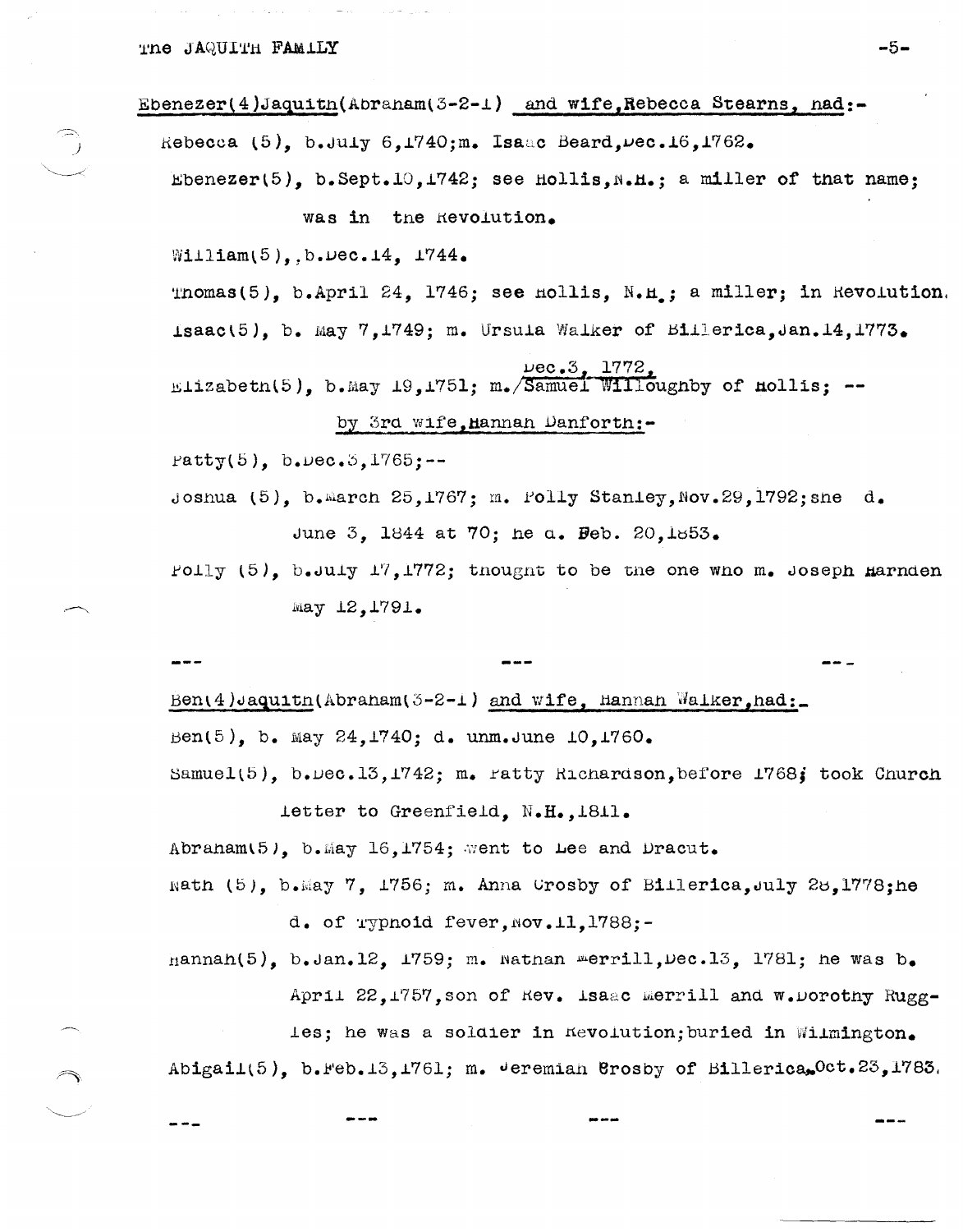Abranam(5)Jaquitn(Abranam(4-3-2-1) and wife, Elizabeth Hill, had:-

```
Elizabeth(6), b. April 15, 1756.
Sarah (6), b. Oct.29, 1757.
Rebecca (6), b. Jan. 17, 1759.
Abraham(6), b.June 18,1760.
Hannan (6), b. April \sigma, 1762; d. \frac{1}{2}ept. 4.
Isaac (6), b. Oct. 19, 1763; d. Oct. 21.
Jacob (6), b.Sept.22,1765.
```
Ebenezer(5)Jaquitn(Abraham(4-3-2-1) and wife, Estner French, had: $b = 20$ ,  $b = 20$ ,  $1758$ . Sam(6), b.Oct. 6, 1760. Esther 164, b.Oct.2, 1762. Jesse(6),  $b \cdot \text{Nov.} 27, 1764.$ nannah(6), b.Nov.12,1766; did sne m. Isaac Marshall, July 1,1793? Olive  $(6)$ , b. Oct.19,1768. Abigail(6), b.July 31,1773; m. Eidad Whitney, May 24,1795. Betsy $(6)$ , b. July 15, 1777.  $\texttt{Kipan}(6)$ , b. Nov.16,1779. Levi (6), b. Dec.11, 1781. Ben(5)Jaquitn(Abraham(4-3-2-1) and wife, Phebe Marshall, nad:-Ben  $(6)$ , b. in Billerica, April 13,1766.

(folks left for Billerica shortly after.)

 $-6-$ 

--- (Jaffrey line.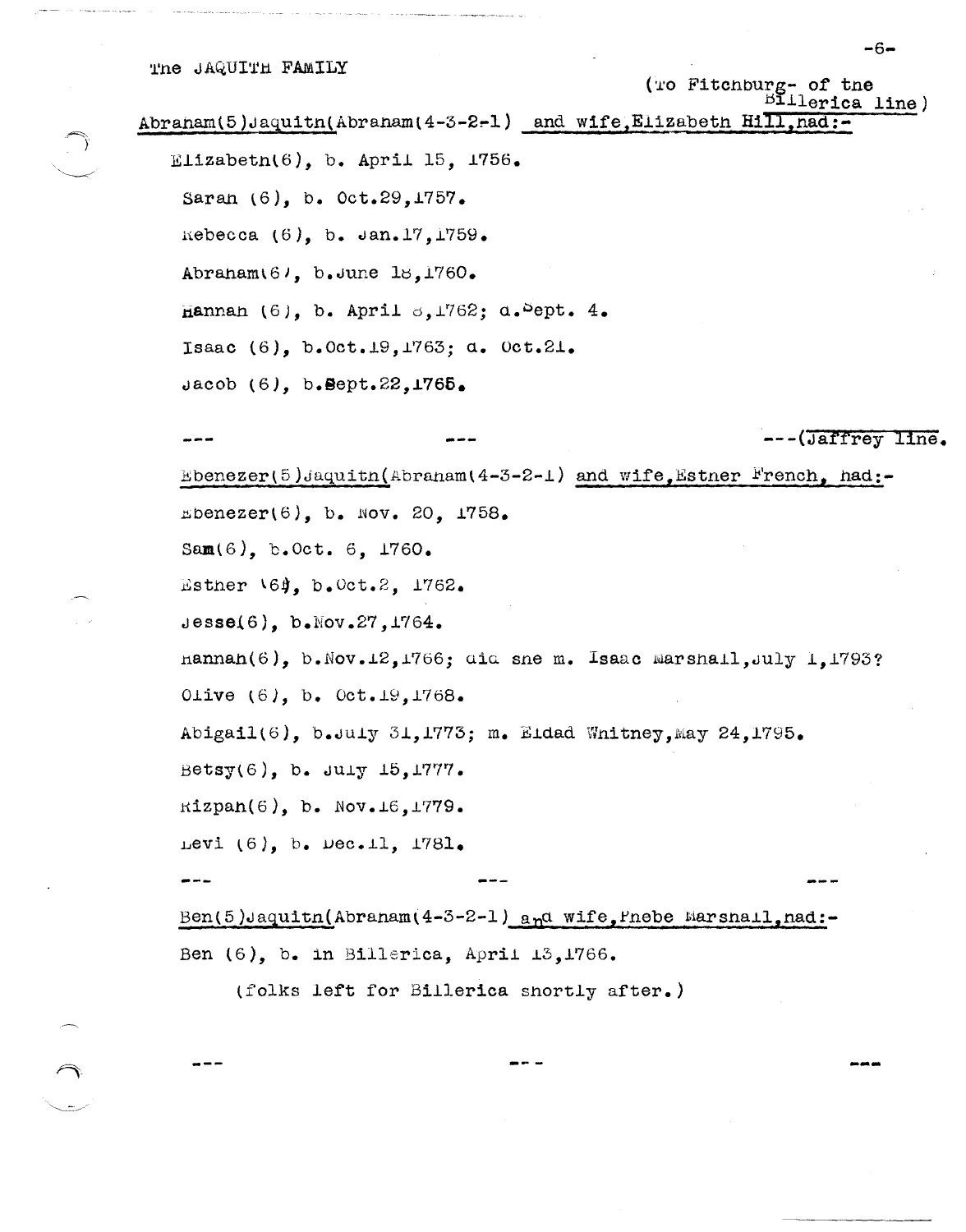$- - -$ 

(Billerica line)

 $-7-$ 

Timotny(5) Jaquitn(Abraham(4-3-2-1) and wife, Eunice Corey, had:- $J$ ulia $V6$ ), b. may 27, 1764. Timotny(6).b.Sept. 27,1765; m. May 29,1788, Abigail Lewis. Moses  $(6)$ , b. 0ct.29,1767; m. Joanna--. Aaron(6), b.  $Nov.15,1769.$ Willard  $(6)$ , b. April 16, 1773. Asa (6), b. May 20,1775. Alice (6), b. Nov. 30, 1779.

 $\sigma$  Joseph(5) Jaquith(Abraham(4-3-2-1) and wife, Elizabeth Needham, had:-Joseph(6), b. march 26, 1771; m. march 5, 1792, Susann French, daughter of Jonas French and wife, Hannan rage, b. 1775; d.July 12,  $^{\prime}$ 1854. Elizabeth(6). b. Sept. 9.1772; m. Feter French. Oct. 9.1792; d. Dec. 9. 1838; she had son, the (Peter(7) French, b. Oct.9, 1793; of ANDOVER Later. Prudence(6), b. bec. 3, 1774; u. June 22, 1788.

Juditn (6), b.Feb.2, 1777;m. May 29,1798, Asa Abbott of ANDOVER;d.July 15.1843.

Hannah(6), b. March 31,1779; a. March 23, 1815.

Nabby(6), b. July 17, 1782;  $a$ . Jan. 19, 1784.

Sally (6), b. Sept. 22, 1784; a. Feb. 18, 1788.

Abigail(6), b. may 25,1788; d. Oct.s,1844.

John(5) Jaquitn(Jn. (4) Abe(3-2-1) and wife, Hannah Thompson, had:-

Hannan(6), b. 1758; m. Thos. Killem, April 12, 1781; he was son of Dan; born July 18,1759; nannan was bapt. in Wilmington. Susanna(6), b. between 1758-1765; aid she m. Ben Inompson, Jr. 1784? ; did he m. Rutn Butters in Wil. 1781?  $\text{John } (6)$ b. ; m. Racnel Dix, June 10, 1798.  $Jacob$  Thompson $(6)$ <sub>o</sub>. (John and wife Hannan, with a servant, may Twist, were warned out of Andover,  $1765.$ )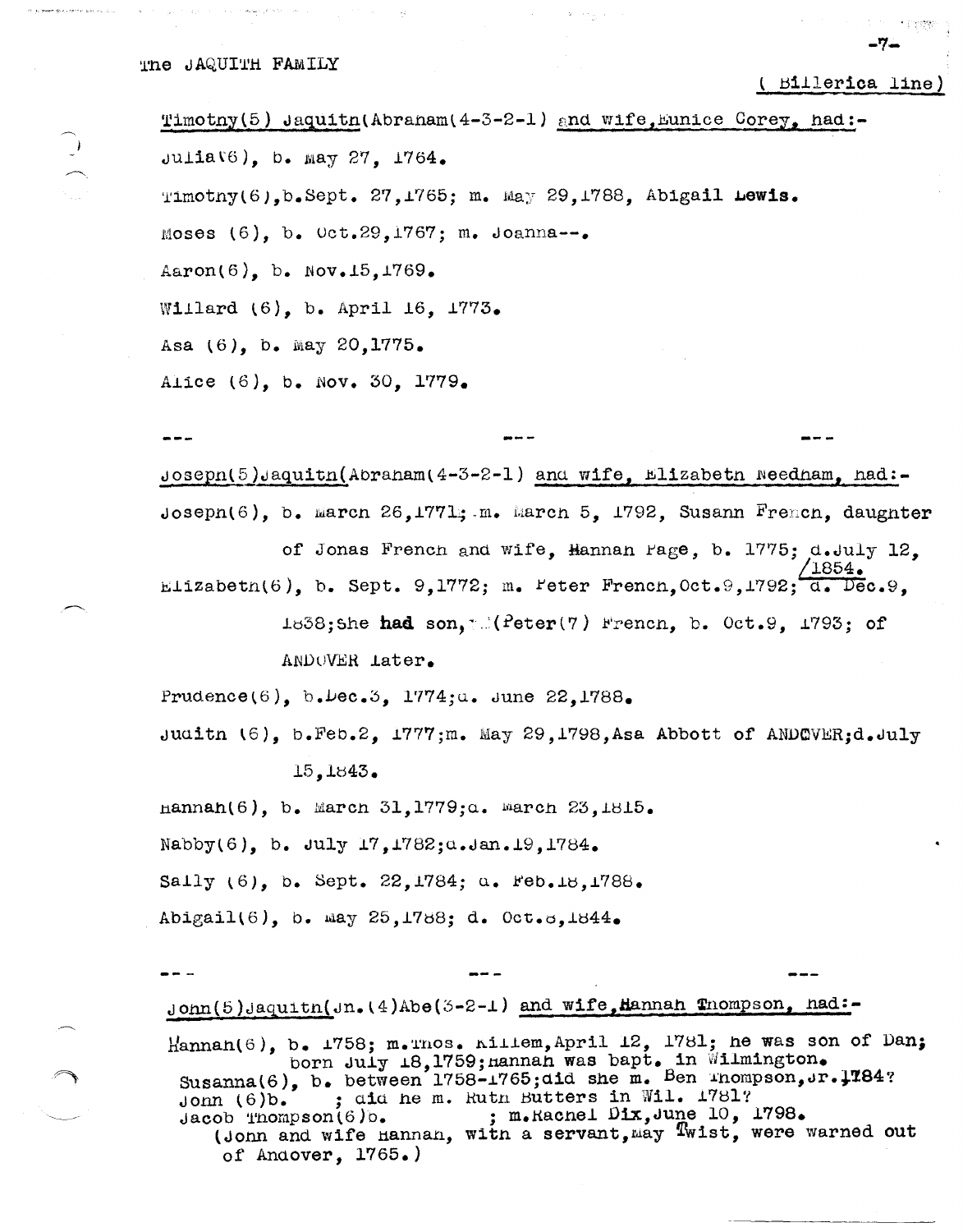Jonathan(5)Jaquith(Jn.(4)Abe  $(3-2-1)$  and wife. Lydia Johnson.had:-Jonathan  $(6)$ , b. Nov. 23, 1775; m. Thirza Eames, Nov. 28, 1799; sne d.

Nov. 12,1855 at 77: he d. Feb. 2,1836.

Lydia (6), b. Aug. 28, 1777; m. Joseph Coggin of Amnerst, N.H., may 8, 1793.

 $pavid (5)$  Jaquith(Jn.(4) Abe(3-2-1) and wife, hannah Jones lived to old age, and if their children were recorded the dates are lost. See will, etc.

(5) Lieut.James/Jaquitn( Ben(4)Abe(3-2-1) and wife, Dolly Richardson, had:-Dolly(6), b.June 4,1773; m.Joshua Marnden, Jr., Oct. 10,1793; sne  $a$ . Feb. 12 1861; sd.to be 86; ne was son of Col. Joshua Harnden and w. Saran Cornell, b. June  $22,1767; f$ . May 13,1854. Betsy(6), b. Jan. 24, 1780; d. July 12, 1796.

Hannah (6), b.Jan.1, 1791;m.Sewell Buck.Jan.14, 1812; d. April 4.1833; ne d. April 24, 1855; nad 3 wives; cn. by Hannan:-

> Saran Blodgett(7) Buck nannah Jaquith (7) Buck.

 $National(5)$  Jaquith(Ben(4) Abe (3-2-1) and wife, Anna Crosby, had:-Anne(6), b.Feb.21,1779;m. Ezra Deastie, Jr., Dec.1, 1803; he was of

 $Pedford$ , son of Ezra and wine nannan(Biunt)b. May 16. 1774. 

cousin.Jonas varter lived in tewksbury.

Nathan,  $(6)$ , b.marcn 31, 1781; m. Esther Buck, April 28, 1813; she d.  $\nu$ ec.  $2,1846$  at 64; ne a. in Winchester  $F^c$ , Feb.16, 1875; she was dau. of Reuben Buck. On June 21, 1785, Mathan with a wife, Elinor, came to ANDOVER to tend toll. ne lived in the toll-nouse, now Gould's, opposite the Knowles' place; to Medford later as snip-carpenter. His brother James(6)"cobbied" at the toll-nouse.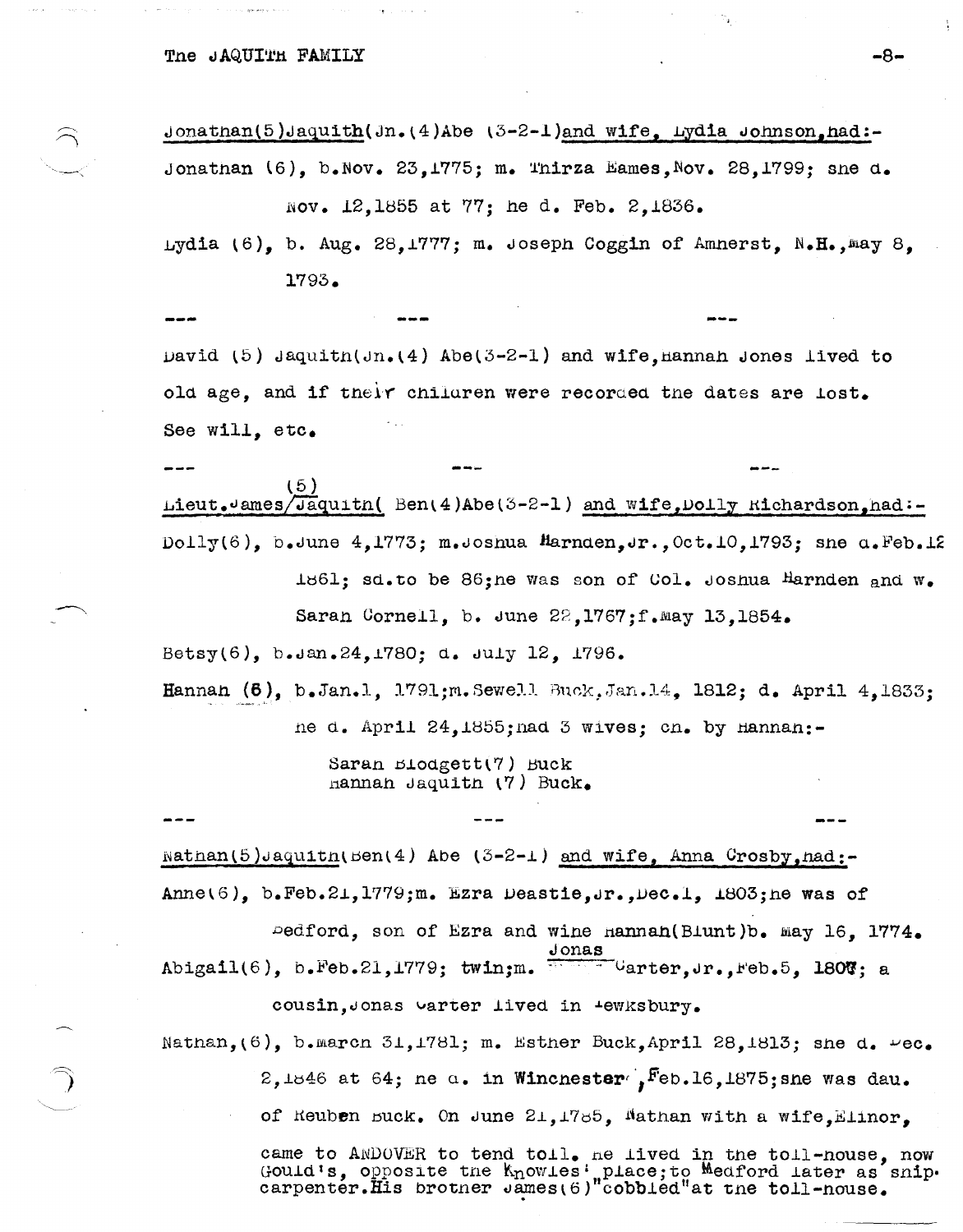Tne **JAQUITH** FAMILY **-9-**

Cnildren of Nathaniel\5) Saquith and wife, Anna Urosby,  $\text{cont.}$ :- $Jeremian(6)$ , b. Marcn 19,1783; ran away in youth and a letter came later to his father saying that he had a plantation near Unarleston, S.C. amu owned 3 vessels. Died in South.

Alice  $(6)$ , b.Jan. $6,1787$ ; m. keuben Buck, a  $\arctan$ , Nov. $7,1807$ ; he was son of *lieuben buck* and wife, *Esther Harnden*; they went to Burlington.

James\6), b.Nov.1,1788; learned carpenter trade at No.Heading at rudding roint; came to Andover; m. rnebe Goldsmitn, dau.of Ben Goldsmith and wife, Hannan Abbott, Sept. 9, 1813; tne Gold-' smitn's lived near tne Caldwell place. Pnebe d. of Typhoid Fever, Jan. 5, 1846 at 53; he d. Nov. 1, 1869.

Moses(6)Jaquith(Tim(5)Abe(4-3-2-1) and wife, Joanna-- Anna (7), b.June 2,1788. moses  $(7)$ , b. Aug. 19,1798; went to Boston; d. 1869. .poJ.ly (7), b. Sept. 20,1792. Sally  $(7)$ , b. Sept.  $18,1794.$  $\mathtt{had:}-$ 

Josepn(6)Jaquitn(Jos.(8) Abe(4-3-2-1)and wife, Susanna Frencn.had:-Susanna(7), b.Dec.27,1797; m. June  $22,1820$ , moses Abbot of Bedford. Franklin(7), b.Jan.20,1800;m. June 26,1831, Lucy Walker, dau. of Sam.

of Burlington; tney lived on the Bedford .noad;ne d. Dec.

1,  $i876$ ; tne homestead was held by merrill (7's) line.

Merril(7), b. Feb.4,1802;m. April 8, 1830, ramelia  $\texttt{Reed,}$ dau. of Steph. Read of  $-$ exington;he d.Jan.20, 1875.

 $Caroline(7)$ , b. Marcn 2,1804;m. Stepnen Parker; no ch.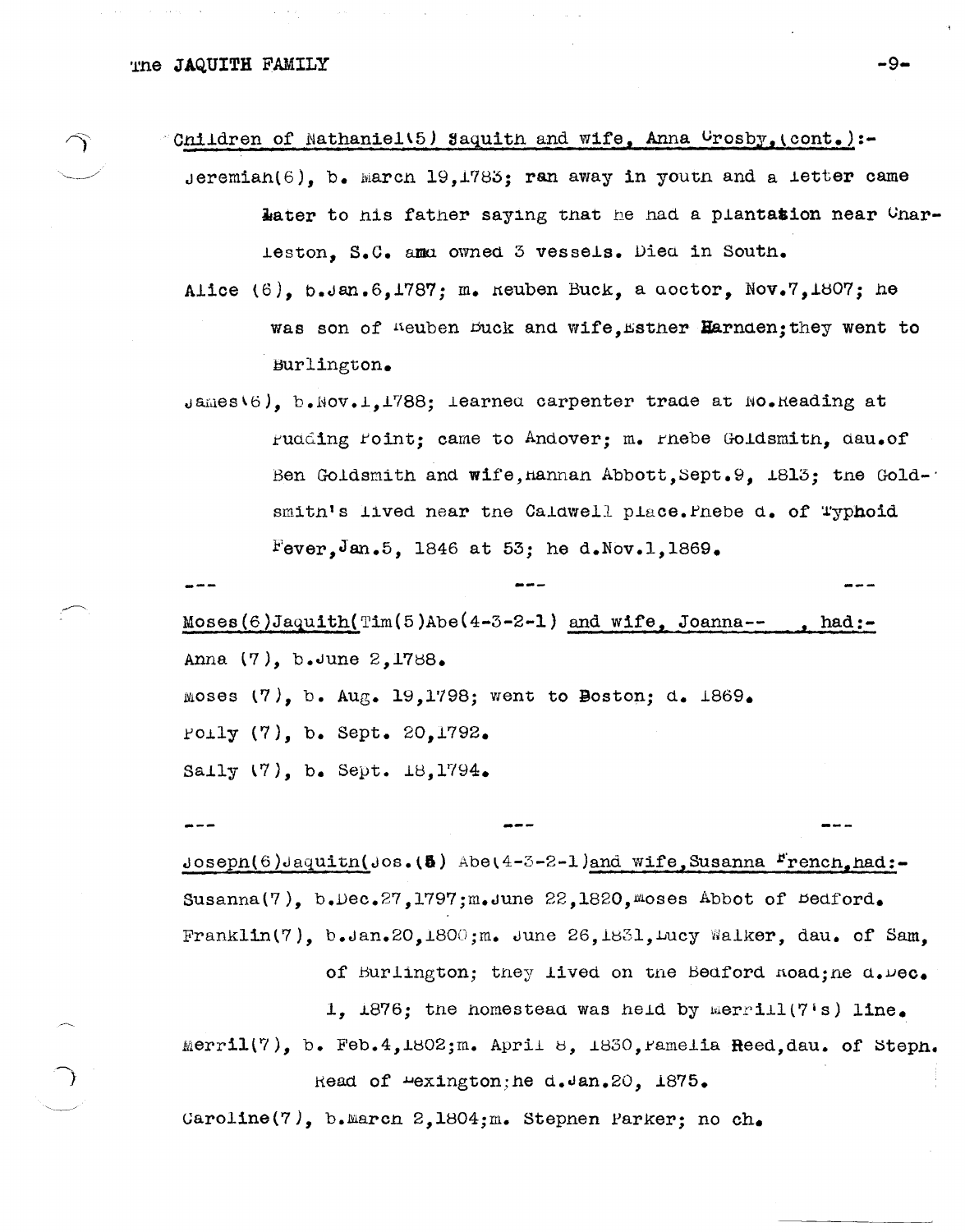Children of Joseph(6) Jaquith and wife, Susanna French, (cont.) :-Louisa(7). b. Jan. 30.1806; a. May 31.1870. Lydia(7). b.Feb.23.1808;m.Nov.27,1828, Seorge Dutton of Bedford. Artemus(7),  $b_{\bullet}$  Oct. 27, 1809; d. Aug. 6, 1851.

Ann(7), b. July 5, 1814; m. April 16, 1835, George Simonds of Bedford; died Oct. 9. 1870.

Unristopher Page (7), b. Oct.3, 1817; m. Lydia Prescott of Brignton: nad-Thaddeus(8),  $b.1842$ ; m. 1866, Anne Arigham of Woodstock, Conn; a. in Uneisea.1877.

Jacob Thompson(6)Jaquith(Jn.(5-4)Abe(3-2-1) and wife, Machel  $pix_{n}$  and:-Betsy(7), b.Sept. 30, 1795; m. Dustin K. Smith of Andover, Jan. 11, 1821. Jacob (7), b. 1797, May 25; did ne m. Sophronia---; ne d.reb.13, 1879. nenry Thompson(7). b. May  $4.1802$ ; m. Eliza Blunt of Addover. 1828; d.

nere May 3, 1873.

rolly (7), b. June 23, 1806.

Saily Ford(7), b. June 21,  $1811.$ 

Jonathan (5)  $v$ aquith(Jona(5)Jn.(4) Abe(3-2-1) and wife inirza Eames had: Jonathan(7), b. Nov. 12, 1801; d. Sept. 14, 1877; m. Elizabeth Sprague. bef. 1837. Sylvester(7),  $b.0ct.24,1803; a. Aug. 7,1827.$ 

Simeon(7), b.March 17,1806;d.June 12,1888.

Alanson(7), b. Nov. 25, 1811; m. saran Buck, Nov. 1835; she d. April 25, 1871 (Thirza E.  $(8)$ , b. 1835 to J@nathan(7) and Elizabeth Sprague, married Oct.14,1862, in Andover, Lienry E. Cutler, son of Otis Cutler and w. Mary Cushing.)

-10-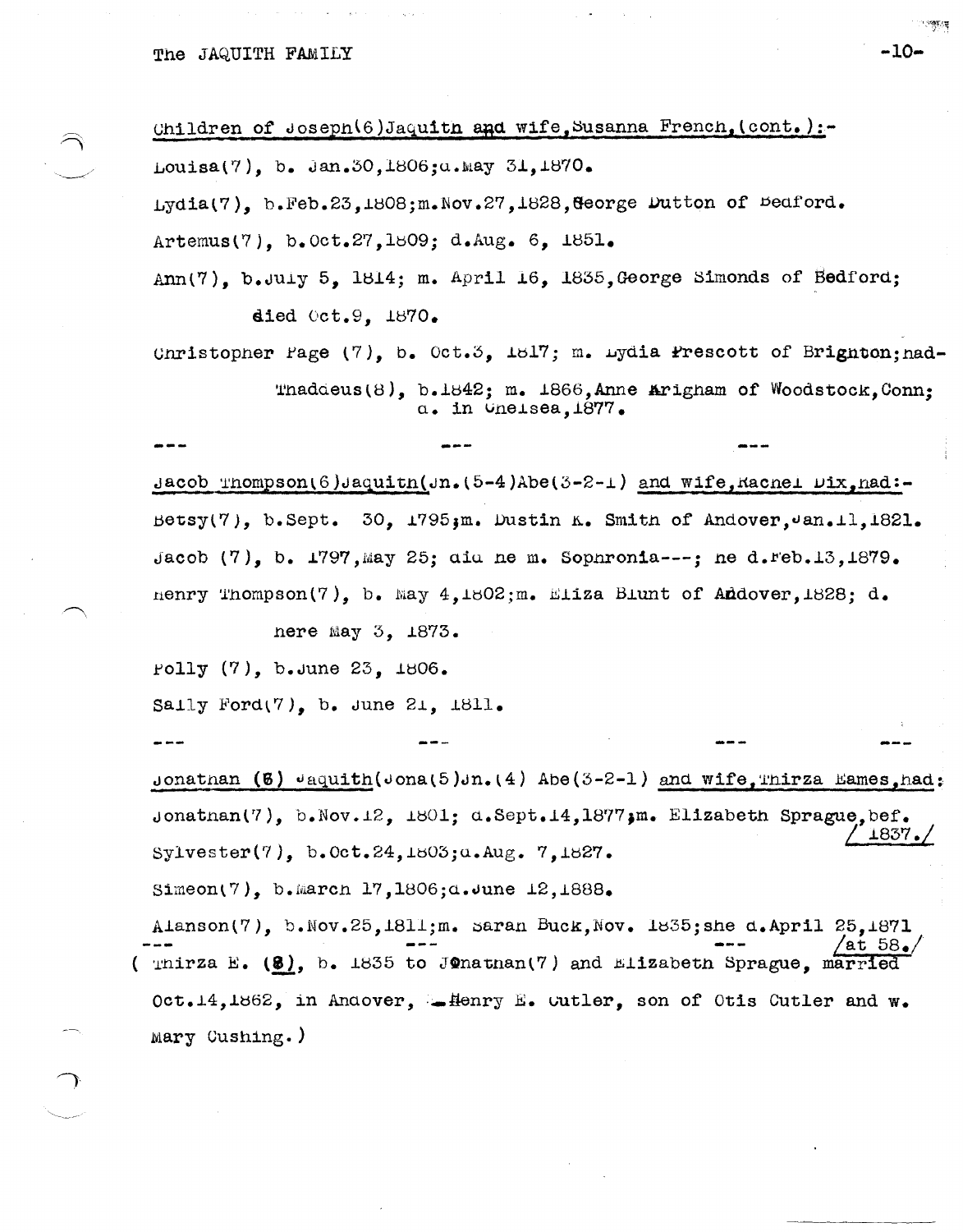$\texttt{James}(6)$  Jaquith( $\texttt{Math1}(5)$ Ben(4)Abe(3-2-1) and wife, Phebe Goldsmith,  $\texttt{nad}$ :-Pnebe(7). b.Marcn 29, 1814; m. Woodbridge L. Janus of Utica, N.Y., May 11,  $1841.$ nannan A.  $(7)$ , b. Mar.10,1816; d. unm.Jan.31,1899;1ived in a litt.

nouse on east ena of morton St., which she left to bro. Henry. mary (7), b.Dec.5.1819; m. James A. Abbott.Dec.30.1841; sne a. 1849. Ben Franklin(7), b.Feb.14,1822; joined church 1838; keft for Filgrim Ch. of

Boston.

Abigail Ann(7), b. June 28, 1824; d. Oct. 27, 1845.

porcas (7), b. Oct. 14, 1826; u. Nov. 29, 1845.

nenrietta(7), b. may 15, 1829;a. Dec.2, 1845.

Ħ  $\pmb{\mathfrak{m}}$  $"$ : twin:nenry  $(7)$  b.

Newton(7),  $b.0ct.9$ ,  $1d31$ ; m. April 2, 1888 Laura A. Green, dau. of Eaton and

Saran, b. 1857.

Edwin (7), b. Oct.2, 1833.

Caroline Augusta(7), b.  $\tan 14, 1859; \alpha$ . March 6,  $1842$ .

Ellen  $Crosby(7)$ , b.may 11, 1836.

Franklin(7) Jaquitn(Jos.(6-5)Abe(4-3-2-1) and wife,  $u_{\text{avg}}$  Walker, nad:-Ellen (8), b. 1832.

 $\texttt{Albinia}(8)$ , b.  $\texttt{1834; m.}$  (Jerome Pierce of Unarlestown; ne was killed at

Spottsylvania, Va., 1864, at 33.

Abigail(b), b.1836.

Lucy Walker(8), b.1838-1841.

Franklin(8), b.1839; veteran of wivil War; prepared lists of rown for Hazen. mary  $F_n$ ances(8), b.1841; m. 1870 Natn'i P.D. Foster.

Joseph(8), b.1842;m. 1872 Anne Balawin.dau. of Joel.

Hannan Walker(8), b.1845;m. 1864 W.C. Clark of Cheises;m.2nu., Charles Drew  $\sqrt{\text{of} \ \text{CheLsea}}$ 

 $-11-$